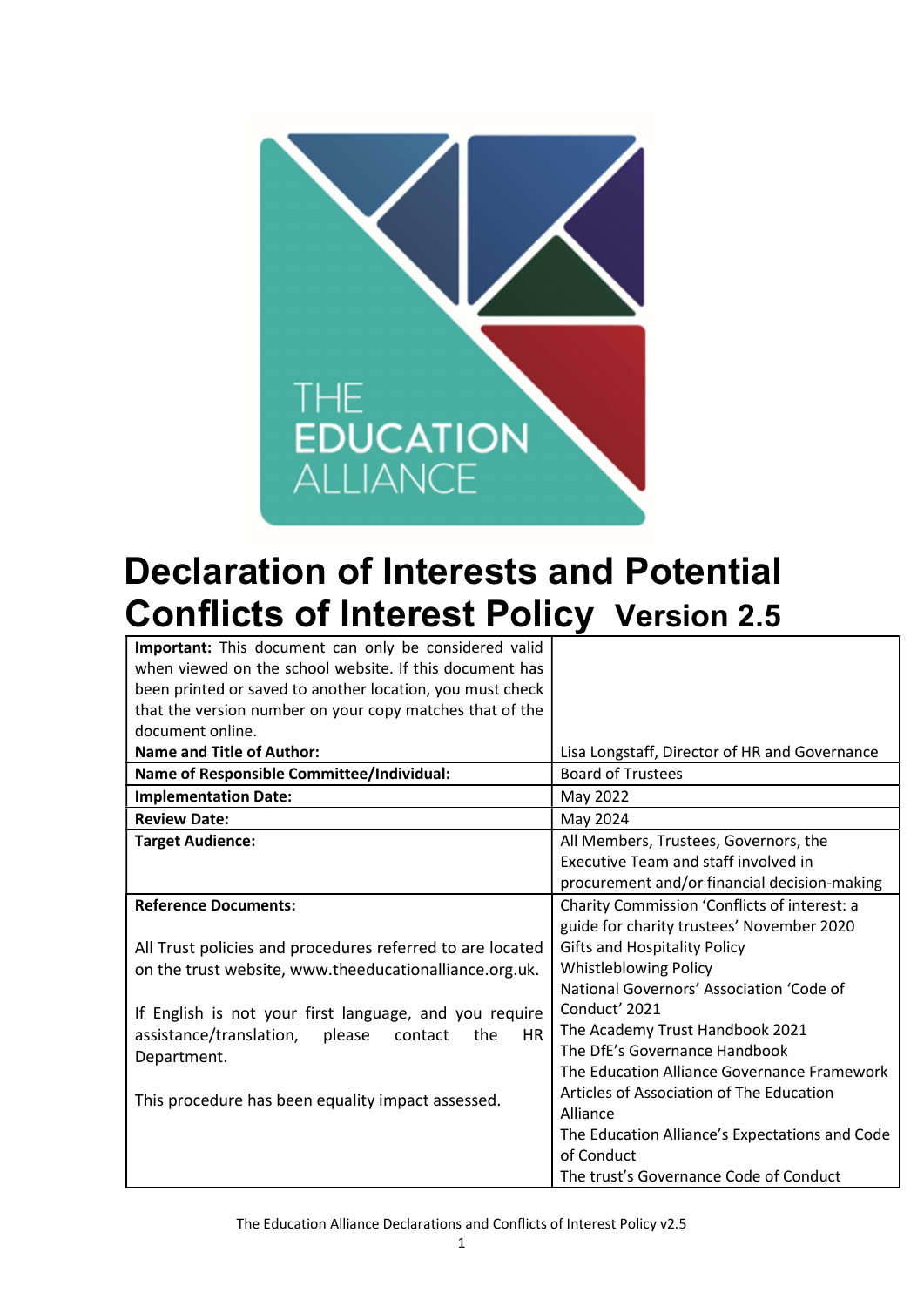#### **Contents**

| <b>Policy Statement</b> |                                                             | 3 |
|-------------------------|-------------------------------------------------------------|---|
| Scope<br>1.             |                                                             | 3 |
| 2.                      | <b>Roles and Responsibilities</b>                           | 3 |
| 3.                      | <b>Equality and Diversity</b>                               | 4 |
| Definition<br>4.        |                                                             | 4 |
| 5.                      | Declaring a Conflict of Interest                            | 5 |
| 6.                      | Managing a Conflict of Interest                             | 6 |
|                         | 7. Failure to Declare a Conflict of Interest                | 7 |
| 8.                      | Monitoring Compliance With and Effectiveness of this Policy | 7 |
| 9.<br>Review            |                                                             | 7 |

**Page** and the contract of the contract of the contract of the contract of the contract of the contract of the contract of the contract of the contract of the contract of the contract of the contract of the contract of the

## Appendices

| Appendix 1 | Declaration of Interests Form                       | 8  |
|------------|-----------------------------------------------------|----|
| Appendix 2 | Guide for Assessing Potential Conflicts of Interest | q  |
| Appendix 3 | Register of Interests                               | 11 |
| Appendix 4 | Guidance                                            | 12 |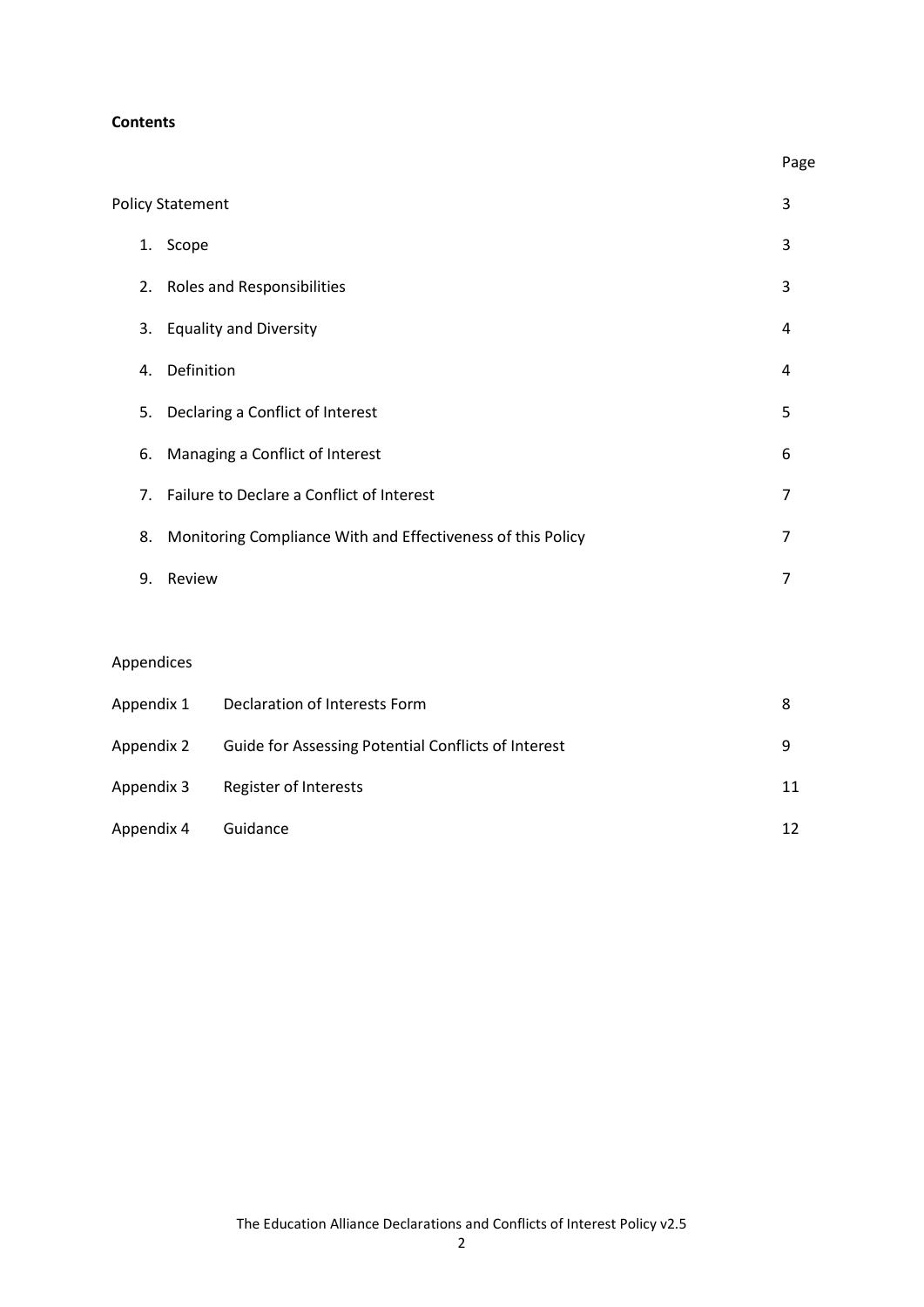#### POLICY STATEMENT

We are here to make great schools and happier, stronger communities so that people have better lives. We do this by:

- Always doing what is right
- Trusting in each other and standing shoulder to shoulder
- Doing what we know makes the difference

Doing what is right means always acting with integrity, in the interests of others and being honest, open and transparent.

As Directors of a charitable company limited by guarantee, trustees have two sets of similar duties to avoid conflicts of interest. The first duty comes from the charity law imposed by virtue of their position as charity law trustees, and the second duty comes from company law and is imposed by virtue of their position as company law directors. Trustees, Members and Governors are obligated to act in the best interests of the Education Alliance (the Trust), in accordance with the trust's memorandum and articles of association.

Conflicts of interest can lead to decisions that are not in the best interests of the organisation and which are invalid or open to challenge. Even perceived conflicts of interest can damage the trust's reputation, therefore it is crucial that actual, potential and perceived conflicts of interest are declared at the earliest opportunity, enabling the trust to assess the level of conflict and to decide on an appropriate course of action. The existence of a conflict of interest does not reflect on the integrity of an individual as long as it is properly addressed. The trust has effective systems, processes and associated documentation to ensure declarations are encouraged, recorded, assessed and any associated risks are mitigated.

This policy should be read in conjunction with the trust's Expectations and Code of Conduct and, the trust's Governance Framework, the Academy Trust Handbook and the Department for Education's Governance Handbook. It is written in line with the Companies Act 2006. A breach may require Member consideration and serious cases may be referred to the Charity Commission.

## 1. SCOPE

This policy applies to Members, Trustees, Governors, the Executive Team and staff involved in procurement and/or financial decision-making.

## 2. ROLES AND RESPONSIBILITIES

The **Board of Trustees** is responsible for approving this policy and monitoring its effectiveness, ensuring that an appropriate framework is in place to enable and encourage declarations of any actual, potential or perceived conflicts of interest at the earliest opportunity. Members, Trustees, Governors and staff involved in procurement must adhere to this policy and a register of all interests will be maintained by the Governance team. Whilst the register will be reviewed annually, declarations of interest must be made as and when they arise, and the register will be regularly reviewed.

The CEO is responsible for ensuring that declarations are appropriately assessed and any associated risks are mitigated accordingly.

The Human Resources Department, Finance Department and the Governance Team are responsible for ensuring that all staff, Members, Trustees, Governors, the Executive Team and staff involved in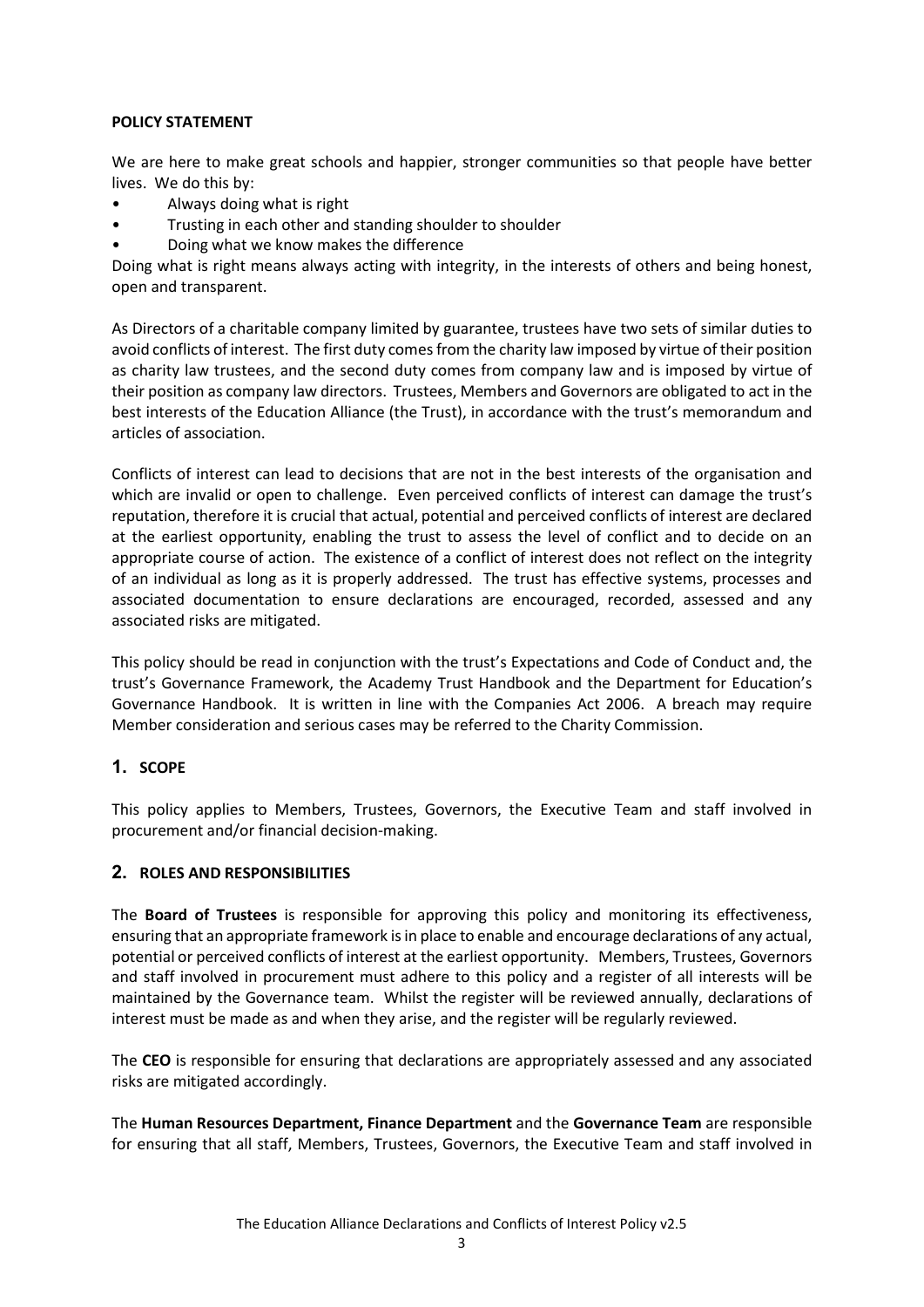procurement and/or financial-decision-making complete a declarations form each year and that any declarations are appropriately managed and mitigated.

All Members, Trustees, Governors, staff, workers and volunteers have a responsibility to declare any actual, potential and perceived conflicts of interest as they arise. If individuals are unsure, they should err on the side of caution and declare the potential conflict. If individuals become aware of another individual's undeclared conflict of interest, they must raise the issue with their line manager or the Director of HR and Governance in the first instance.

## 3. EQUALITY AND DIVERSITY

The Education Alliance is committed to:

- Promoting equality and diversity in its policies, procedures and guidelines
- Delivering high quality teaching and services that meet the diverse needs of its student population and its workforce, ensuring that no individual or group is disadvantaged

## 4. DEFINITION

A conflict of interest occurs when an individual's ability to exercise judgement or act in the best interests of the trust could be impaired or otherwise influenced by their involvement in another role or relationship. The individual does not need to exploit his/her position or obtain actual benefit, financial or otherwise, for a conflict of interest to occur. A potential for competing interests and/or a perception of impaired judgement or undue influence can also be viewed as a conflict of interest. A conflict of interest exists even where there is the possibility that an individual's personal or wider interests could influence the individual's decision-making and even the perception that there is a conflict can damage the trust. Conflicts of interest relate to an individual's personal interests and the interests of those connected to them.

Conflicts can arise from an indirect financial interest (e.g. payment to a spouse) or a non-financial interest (e.g. reputation/status). Conflicts of loyalty are a particular type of conflict of interest in which an individual's loyalty or duty to another person or organisation could prevent them from making a decision only in the best interests of the trust (e.g. where an individual is a member of another organisation or has an affiliation). Conflicts can arise from personal or professional relationships with others (e.g. where the role or interest of a family member, friend or acquaintance may influence an individual's judgement or actions or could be perceived to do so). Some conflicts of loyalty arise because an individual has a competing legal obligation or duty to another organisation or person. Others result from conflicting loyalties which individual's owe or may feel towards family, friends or other people or organisations who are part of the individual's network.

A connected person could be a family member, relative, business partner, friend, acquaintance, or organisation the individual has an interest in through ownership, influence or affiliation.

The following list is not intended to be viewed as an exhaustive list, but purely provides some examples of potential conflicts of interest:

- Where an employee works for another organisation
- Any directorships, partnerships and employments with businesses
- Voluntary or remunerated positions, such as trusteeship, local authority positions and other public positions
- Membership of professional bodies or mutual support organisations, including political parties
- Trusteeships and governorships at other educational institutions and charities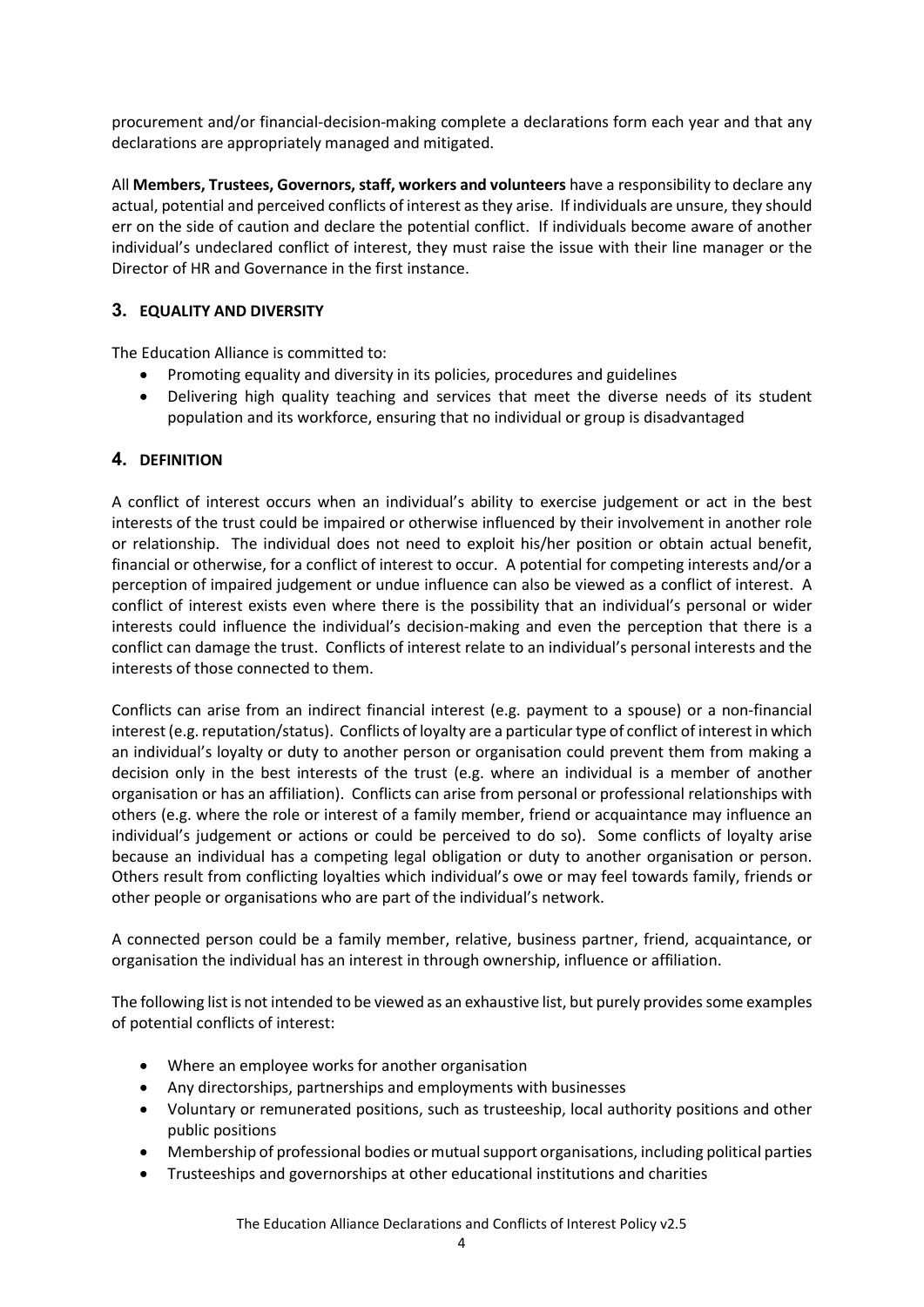- Investments in unlisted companies, partnerships and other forms of business, major shareholdings and beneficial interests
- Gifts or hospitality offered by external bodies (declined or accepted in the last 12 months)
- Where a family member or close personal relationship exists with an external body or somewhere where the individual may be in a position to award services or collaborate with

A perception of wrongdoing, impaired judgement or undue influence can be as detrimental as any of them actually occurring. If there is any doubt as to whether or not a conflict of interest exists, the individual should assume it does and declare it. A financial gain is not necessary for a conflict to exist.

The trust is committed to ensuring the seven principles of public life developed by the Nolan Committee are applied consistently:

- Selflessness
- Integrity
- **•** Objectivity
- Accountability
- Openness
- Honesty
- Leadership

Individuals must not seek or accept any preferential benefits from private companies with which they have had or may have dealings with on behalf of the trust. Every individual has a duty to ensure they are not put in a position of risk of conflict between private interests and their trust duties.

All contractual obligations to the trust must be completed before any other work is undertaken. If the individual believes a conflict may arise, they must contact their line manager and/or the Human Resources Department/Governance team immediately.

Under the Bribery Act 2010 any money, gift or consideration received by an individual from a person or company seeking a contract or decision that is of benefit to them will have been deemed to have been received under a bribe. The trust does not require minor gifts such as pens, pencils and calendars to be declared, but any other gifts, offers of gifts and hospitality (other than meals/buffets provided by suppliers) must be declared in writing and submitted to the Governance team. The trust has a Gifts and Hospitality Policy which employees are required to adhere to. If an individual feels they may have been offered a bribe or incentive to place an order or procure a service from a specific provider they must notify a member of the Executive team immediately.

## 5. DECLARING A CONFLICT OF INTEREST

Each individual has a responsibility to identify and declare conflicts of interest. Declarations should be made as they arise and the trust will explore potential conflicts of interest as a matter of course as follows:

- Applicants for any appointment in the trust, including Member, Trustee and Governor appointments, will be asked to declare any potential conflicts of interest and acute/extensive conflicts may result in an applicant not being appointed, thus removing the conflict of interest.
- The register of interests is reviewed on a termly basis for Trustees and Governors, and everyone required to complete an annual declaration must do so each year, even if it is a nil return.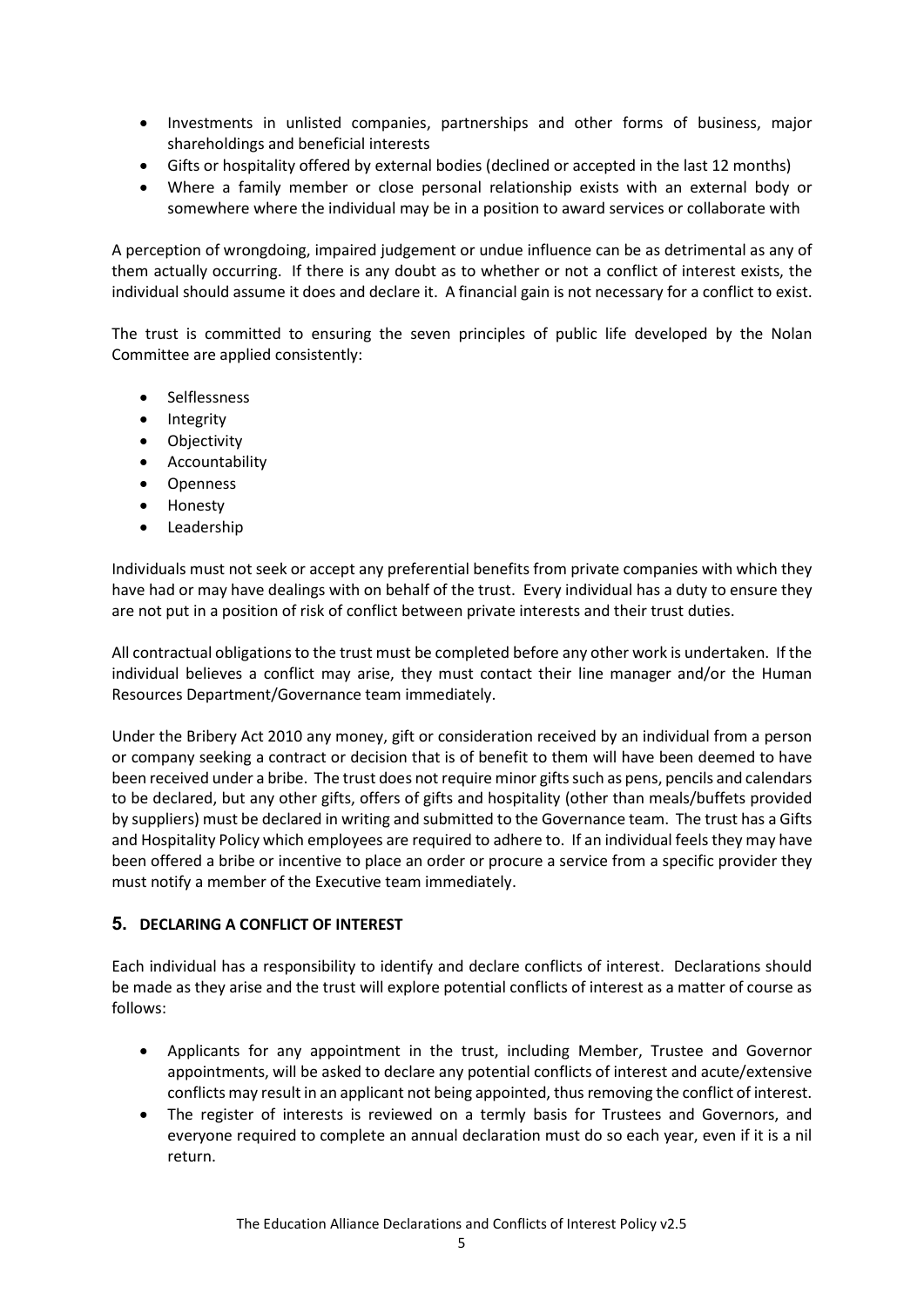- Members, Trustees, Governors and others will be asked to declare any interest they have in any agenda item before it is discussed at decision-making meetings (e.g. Board and LGB meetings) and prior to any involvement in procurement processes. Even if an interest has already been declared and is detailed on the register of interests, the individual is required to declare their interest and have this declaration recorded in the minutes of the meeting.
- Where an individual changes role or responsibility, any change in their interests must be declared.
- Wherever an individual's circumstances change in a way that affects the individual's interests (e.g. where an individual takes on a new role outside the trust or establishes a new business or relationship) a further declaration should be made to reflect the change in circumstances. This could involve a conflict of interest ceasing to exist or a new one materialising.

Early identification of conflicts of interest is key to ensuring that individuals act only in the best interests of the trust, protecting their own and the trust's integrity.

In declaring an interest, individuals provide the trust with the opportunity to:

- Assess the conflict and associated risks
- Consider whether serious conflicts of interest should be removed or require authority
- Consider whether affected individuals should participate in any decisions where they or a connected party stand to gain, whether directly or indirectly
- Carefully manage any participation by a conflicted individual
- Demonstrate robust management of declaration of interests and conflicts of interest

#### 6. MANAGING A CONFLICT OF INTEREST

Once a declaration has been made, the trust must assess the materiality of the interest (e.g. the potential for the individual and/or the connected party to benefit from any trust decision) and the extent of the interest. The trust will ensure that a written record of decisions relating to conflicts of interest detail the following:

- The nature of the conflict
- Which individuals are affected
- Whether any conflicts of interest were declared in advance
- An outline of the discussion and decision
- Whether anyone withdrew from the discussion
- How the trust took the decision in the best interests of the organisation

In managing the conflict, the individual may:

- Be excluded from meetings or parts of meetings where related issues are discussed
- Attend the meeting and be involved in the discussion, having declared an interest, but they may not be able to participate in any decision-making

Where there is a conflict of interest and the affected individual and connected parties do not stand to gain any benefit, the affected individual must declare their interest and the Trust will then decide on their level of participation, if any, in discussions, decisions and procurement processes. In assessing the best course of action, the trust will:

- Make their decision only in the best interests of the trust
- Always protect the trust's reputation and be aware of the impression their actions and decisions may have on other stakeholders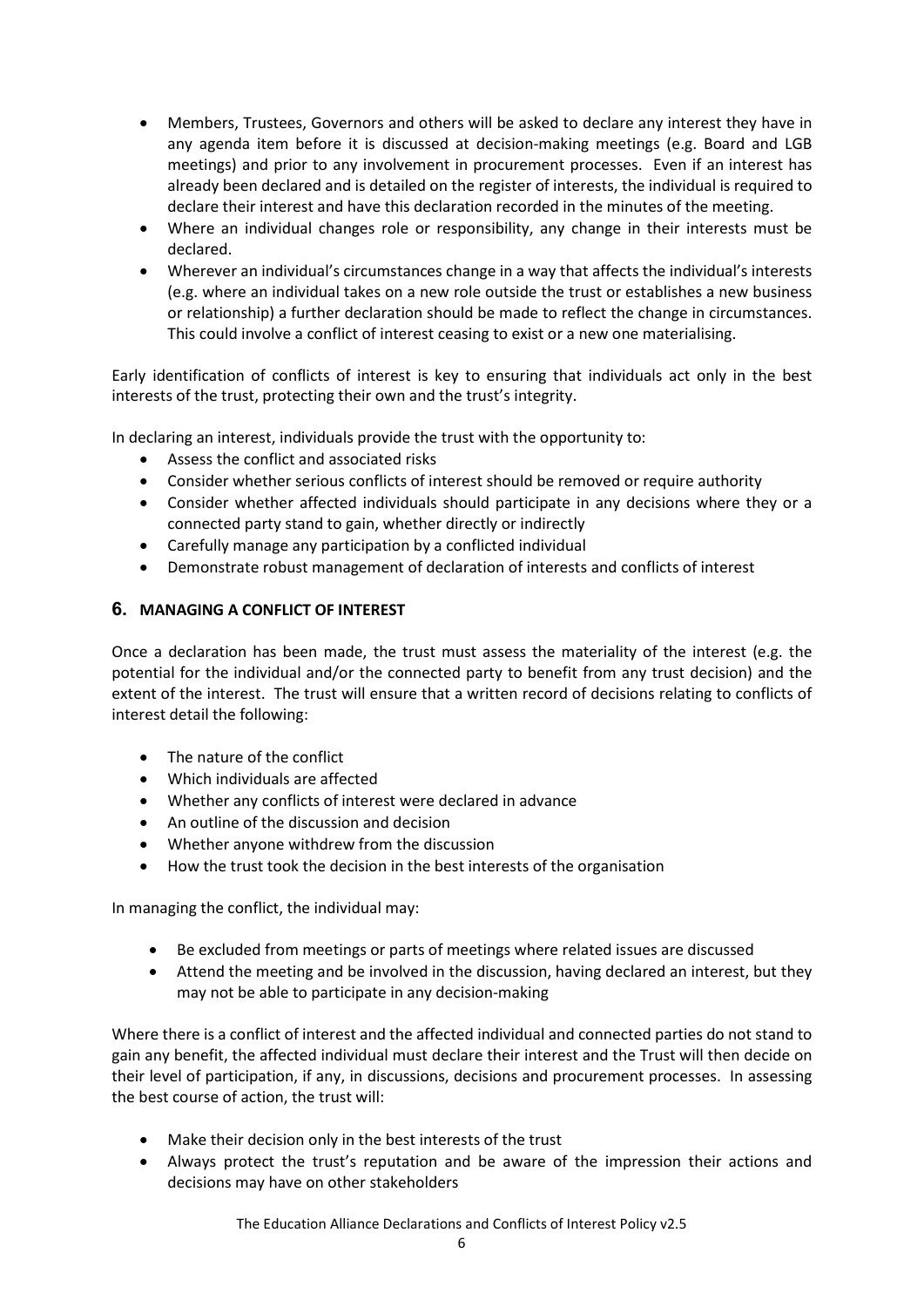- Demonstrate that the decision was made in the best interests of the trust and independently of any competing interest
- Require the withdrawal of the affected individual from any decisions where the individual's other interest is relevant to a high risk or controversial decision, or could significantly affect or could be seen to significantly affect the individual's decision making
- Allow an individual to participate where the existence of his/her other interest poses a low risk to decision making in the trust's interests
- Be aware that the presence of a conflicted individual can affect trust between individuals which may inhibit free discussion and might influence decision making in some way

Individuals should not use information obtained at the trust for their own benefit or that of another person or organisation.

Where the declaration is viewed to significantly impact on the individual's ability to undertake their role as a Member, Trustee or Governor they may be required to resign or be removed from office.

All decisions relating to the management of a conflict of interest should be recorded in the minutes of the meeting and where the Chair is the individual with a conflict of interest, the Vice-Chair will deputise.

Acute and/or extensive conflicts of interest in relation to Members, Trustees and Governors may result in the trust seeking authority from the Charity Commission.

## 7. FAILURE TO DECLARE CONFLICTS OF INTEREST

Any failure to declare a conflict of interest will be viewed as a serious issue and there can be serious consequences for the affected individual, the trust and the public trust and confidence. Individuals who fail to identify and declare any conflicts of interest (actual, potential or perceived) will fail to comply with their responsibilities under this policy. Members, Trustees and Governors that fail to declare any conflicts of interest will also fail to comply with their personal legal responsibility to avoid conflicts and act only in the best interests of the trust. Where Members, Trustees and Governors act outside the terms of the trust's Governance Framework and/or the law their decisions may not be valid and could be challenged by the Charity Commission or by an interested party. Procurement decisions can also be viewed as invalid and open to challenge, bringing into question the integrity of the trust. Failure to declare conflicts of interest affect the trust's ability to assess and manage conflicts appropriately.

## 8. MONITORING COMPLIANCE WITH AND EFFECTIVENESS OF THE POLICY

Effectiveness and compliance of this policy will be monitored on an annual basis.

## 9. REVIEW

This policy will be reviewed within two years of the date of implementation.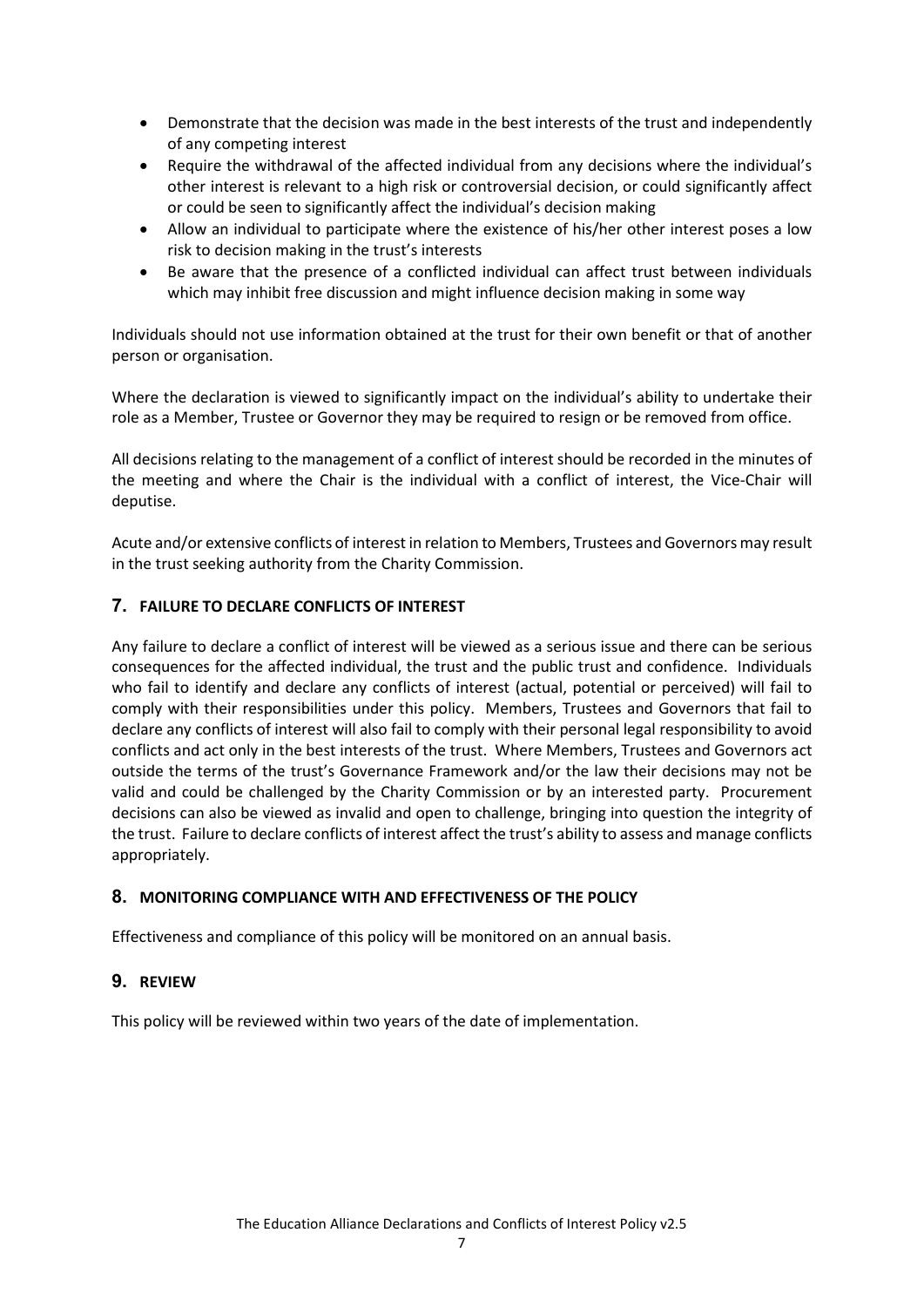Appendix 1

## Declaration of Interest

I declare that I have the following interests that may be viewed as an actual/potential/perceived conflict of interest:

| Name of Company,<br>Partnership, Body,<br><b>Organisation, or Person</b> | Nature of Interest (e.g. shareholder,<br>director, partner, advisor,<br>employee, investor, friend) | Type of Interest (e.g. direct or<br>indirect; financial) | <b>Date of Appointment</b> | <b>Date of Resignation</b> |
|--------------------------------------------------------------------------|-----------------------------------------------------------------------------------------------------|----------------------------------------------------------|----------------------------|----------------------------|
|                                                                          |                                                                                                     |                                                          |                            |                            |
|                                                                          |                                                                                                     |                                                          |                            |                            |
|                                                                          |                                                                                                     |                                                          |                            |                            |
|                                                                          |                                                                                                     |                                                          |                            |                            |
|                                                                          |                                                                                                     |                                                          |                            |                            |
|                                                                          |                                                                                                     |                                                          |                            |                            |
|                                                                          |                                                                                                     |                                                          |                            |                            |

I confirm I have read and I understand the trust's Declaration of Interests and Conflict of Interests Policy and in declaring the above interest(s) I am complying with the policy.

I accept that in submitting this declaration I remain personally responsible for ensuring I do not place myself in a position or situation which may result in a potential or perceived breach of this policy.

Signed:

Name:

Date: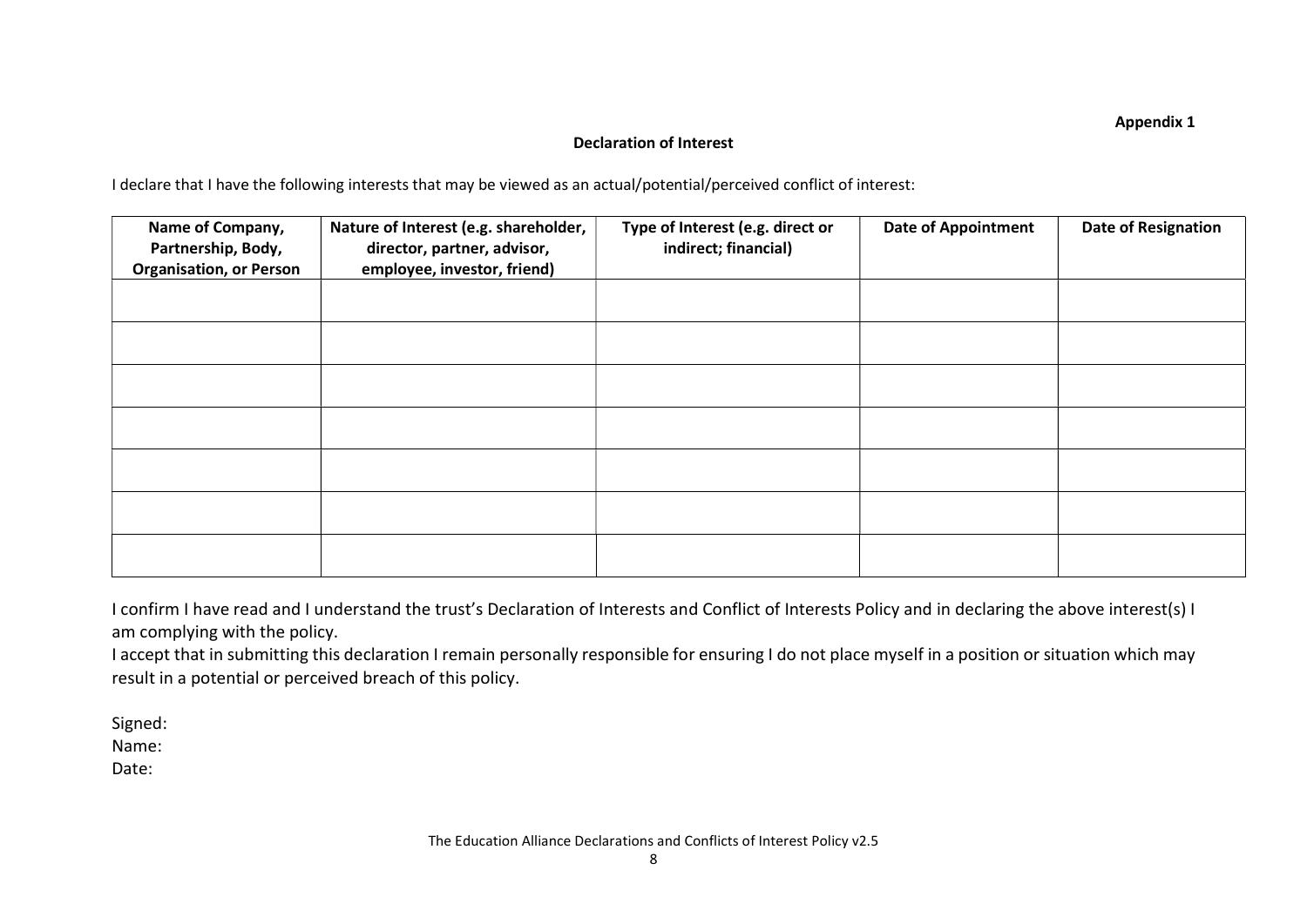#### Guide for Assessing Potential Conflicts of Interest

#### Introduction

- All members, trustees and governors have a legal duty to act only in the best interests of the trust and conflicts of interest can lead to decisions that are invalid or open to challenge.
- The existence of a conflict of interest does not reflect on the integrity of the affected member, trustee or governor as long as it is addressed properly.
- Each member, trustee, governor, employee, worker and volunteer has an individual personal responsibility to declare conflicts of interest, which affect them, and the Board should have strong systems in place to enable the identification of conflicts of interest.
- In most cases, conflicted members, trustees and governors will declare their interest at an early stage and, in most cases, withdraw from relevant meetings, discussions, decision-making and votes.
- Individual members, trustees and governors who fail to identify and declare conflicts of interest will fail to comply with their personal legal responsibility to avoid conflicts of interest. A conflict of interest exists even where there is the possibility that a trustee's personal or wider interests could influence the trustee's decision-making. Even the perception that there is a conflict of interest can damage the charity.
- Conflicts of interest relate to an individual's personal interests and the interests of those connected to them.
- This process ensures individuals and the trust explicitly undertake their respective duties in declaring and understanding any potential, actual or perceived conflicts of interest.
- Connected parties include family, relatives, and business partners of a trustee as well as businesses in which a trustee has an interest through ownership or influence.

#### Question Areas

How do you know the individual/organisation?

How long have you known him/her?

In what capacity and has this changed over time?

Do you have any actual or potential conflict of interest/loyalty regards the individual or any organisation that links you with them?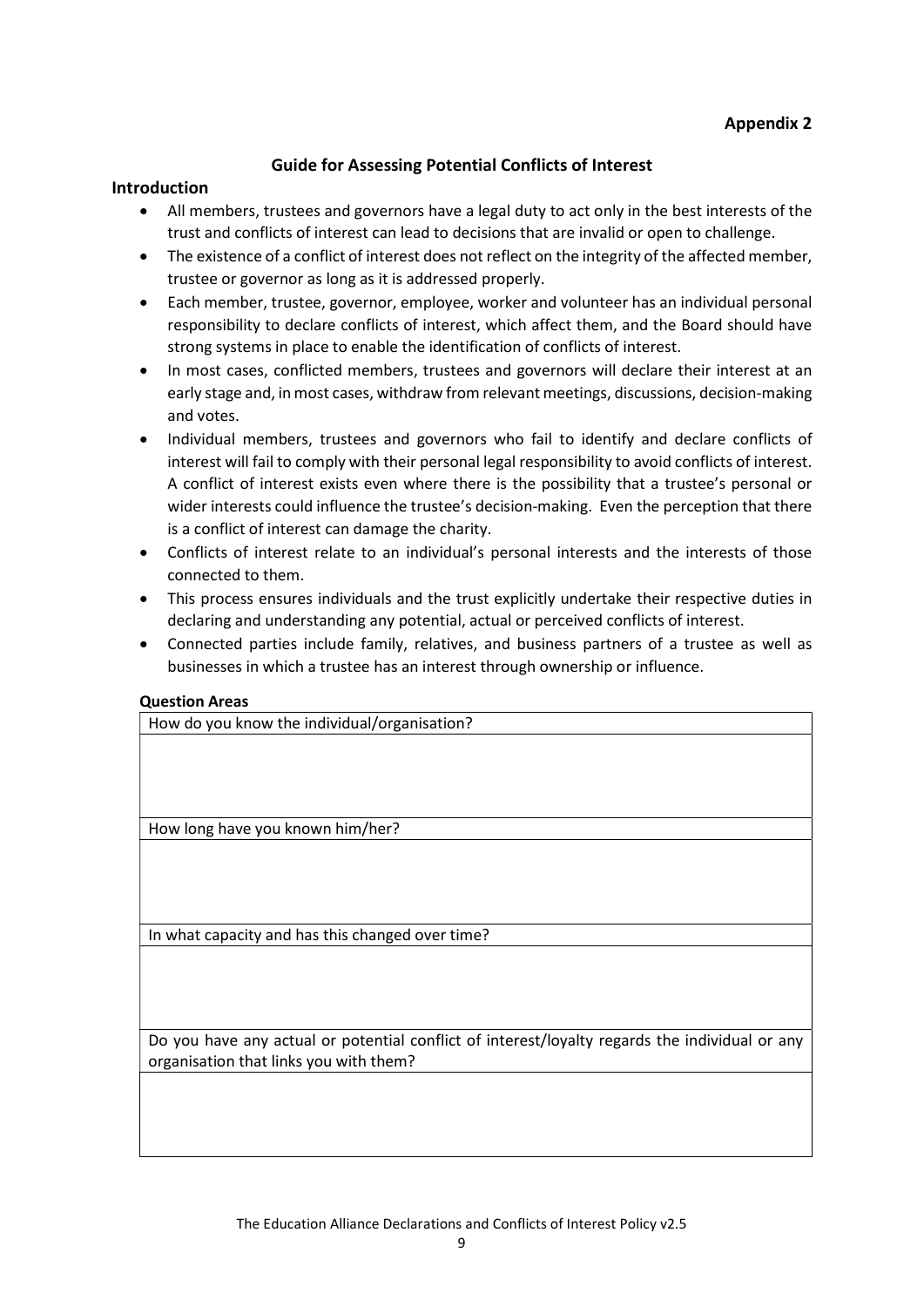Example 1: Have you worked or do you undertake any work for the individual or any organisation they are associated with?

Example 2: Is there an association between your company and the individual or any organisation they are is associated with?

Example 3: Are you connected to the individual or any organisation they are associated with from a voluntary or remunerated position?

Example 4: Are you a member of a body or a mutual organisation, including a political party that has associations with the individual or any organisation they are associated with?

Example 5: Have you, your company or any connected parties invested in any organisation the individual is or has been associated with?

Example 6: Have you, your company or any connected parties received actual or offered gifts or hospitality (declined or accepted) from either the individual or any organisation they are associated with?

Example 7: Do you or any connected parties have any association with the individual or any organisation they either have or will be associated with that could create an actual or perceived conflict of interest?

Any additional comments:

Signed by Member, Trustee or Governor: Date: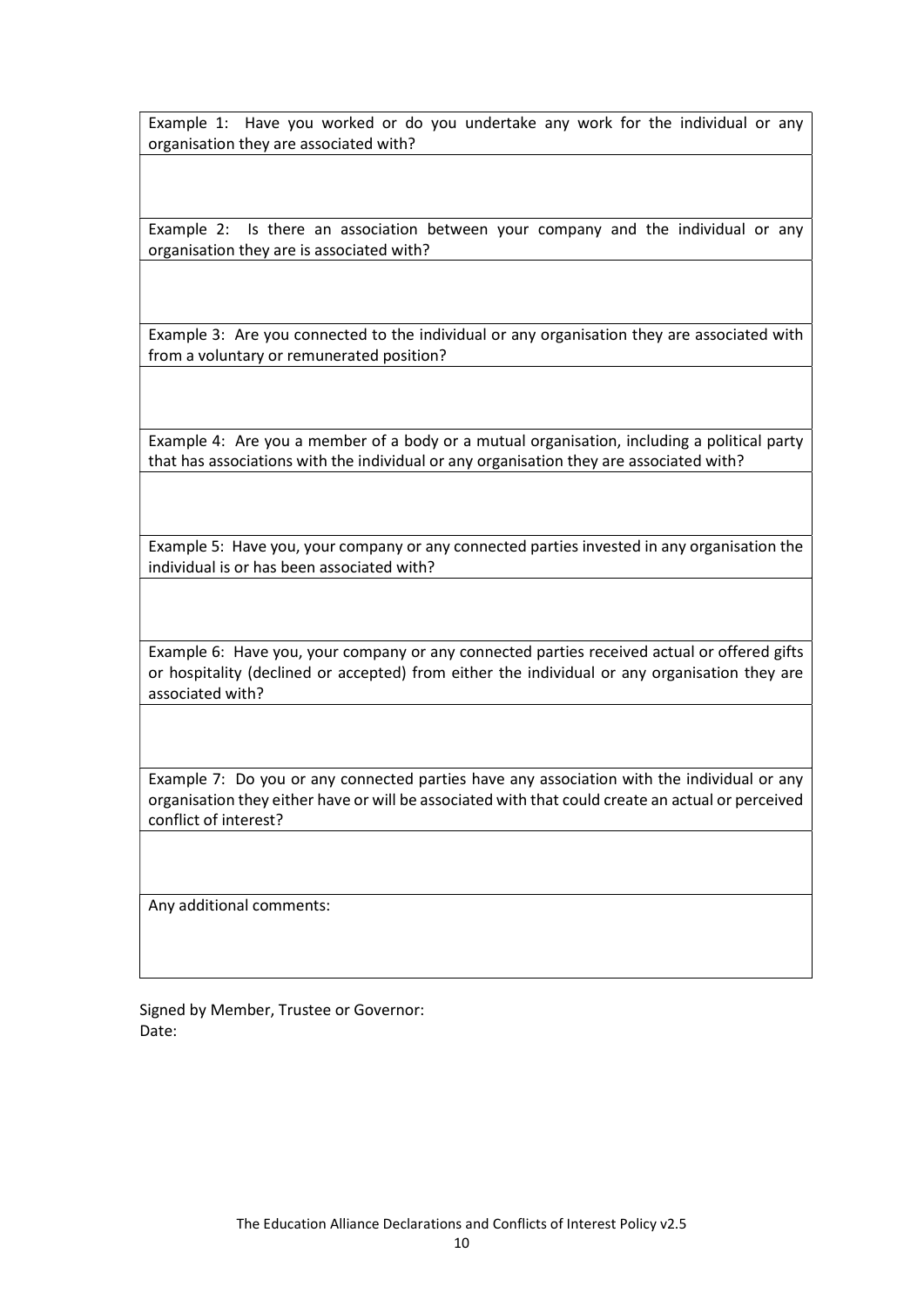## Appendix 3

## Register of Interests

| <b>Name</b> | <b>Name of Company</b> | <b>Nature of Interest</b> | <b>Type of Interest</b> | <b>Date of Appointment</b> | <b>Date of Declaration</b> |
|-------------|------------------------|---------------------------|-------------------------|----------------------------|----------------------------|
|             |                        |                           |                         |                            |                            |
|             |                        |                           |                         |                            |                            |
|             |                        |                           |                         |                            |                            |
|             |                        |                           |                         |                            |                            |
|             |                        |                           |                         |                            |                            |
|             |                        |                           |                         |                            |                            |
|             |                        |                           |                         |                            |                            |
|             |                        |                           |                         |                            |                            |
|             |                        |                           |                         |                            |                            |
|             |                        |                           |                         |                            |                            |
|             |                        |                           |                         |                            |                            |
|             |                        |                           |                         |                            |                            |
|             |                        |                           |                         |                            |                            |